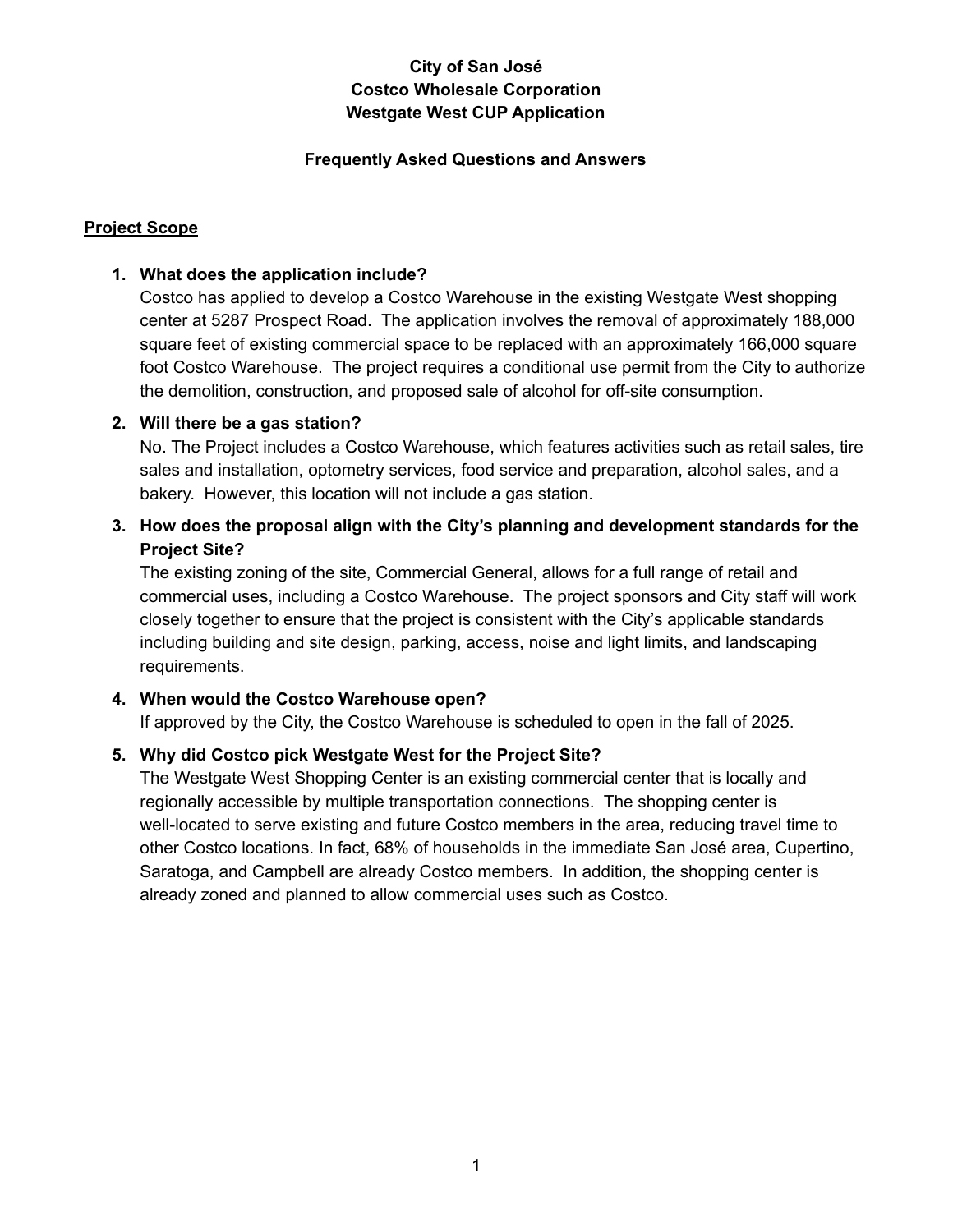#### **Frequently Asked Questions and Answers**

# **Economic Effects**

### **1. How will Costco affect existing Westgate West tenants?**

A new Costco Warehouse would help attract customers to Westgate West and may help existing businesses increase foot traffic that has been reduced due to COVID-19, supply chain challenges, staffing shortages, and other constraints. The shopping center owner has been in close contact with Trader Joe's about planning for the proposed Costco Warehouse. The shopping center owner is also the landlord for several Trader Joe's locations – the highest performing of which is located in the same center as a Costco – and fully expects the project to benefit the center and its tenants. The three tenants that occupy the portion of Westgate West that will be redeveloped for Costco will either be relocated or leave the center.

#### **2. What are employee wages at Costco?**

The Costco Warehouse is expected to create 250 to 300 jobs that are good-paying and offer long-term career opportunities. The average wage for Costco's San José locations is \$29.04/hour, which includes a \$2/hour premium to assist with the cost of living in the San Jose area. This average hourly wage moves to \$45.45 when benefits are included. Employee benefits include medical, dental, vision, pharmacy, mental health, life insurance, disability, long term care, employee assistance program, and flexible spending accounts; an employee stock purchase program; 11 holidays per year; a college student retention program; a 401(k) retirement savings plan; and a free Costco executive membership with 2% annual reward benefits. Part-time employees working more than 23 hours per week receive core medical, dental and vacation benefits after 6 months and part-time employees are guaranteed 24 hours per week.

# **3. What other benefits would Costco create?**

Costco is committed to being an active member of the local community. Costco budgets 1% of pretax profits for selected charitable contributions focused on children, education, and health and human services. In fiscal year 2020, Costco contributed over \$48 million to organizations such as United Way, Children's Miracle Network Hospitals, Costco Scholarship Fund, disaster relief, and many programs related to education, children, and health and human services. Two examples:

- o **Volunteer Reading Program**. Costco employees volunteer to help students in first through fourth grades improve their reading skills. Currently, there are over 466 programs across the United States and Canada, with more than 2,500 volunteers working one-on-one with students.
- o **Children's Miracle Network Hospitals Campaign** In 2021, Costco members and employees helped to raise more than \$39 million for 114 Children's Miracle Network Hospitals across the U.S. and Canada.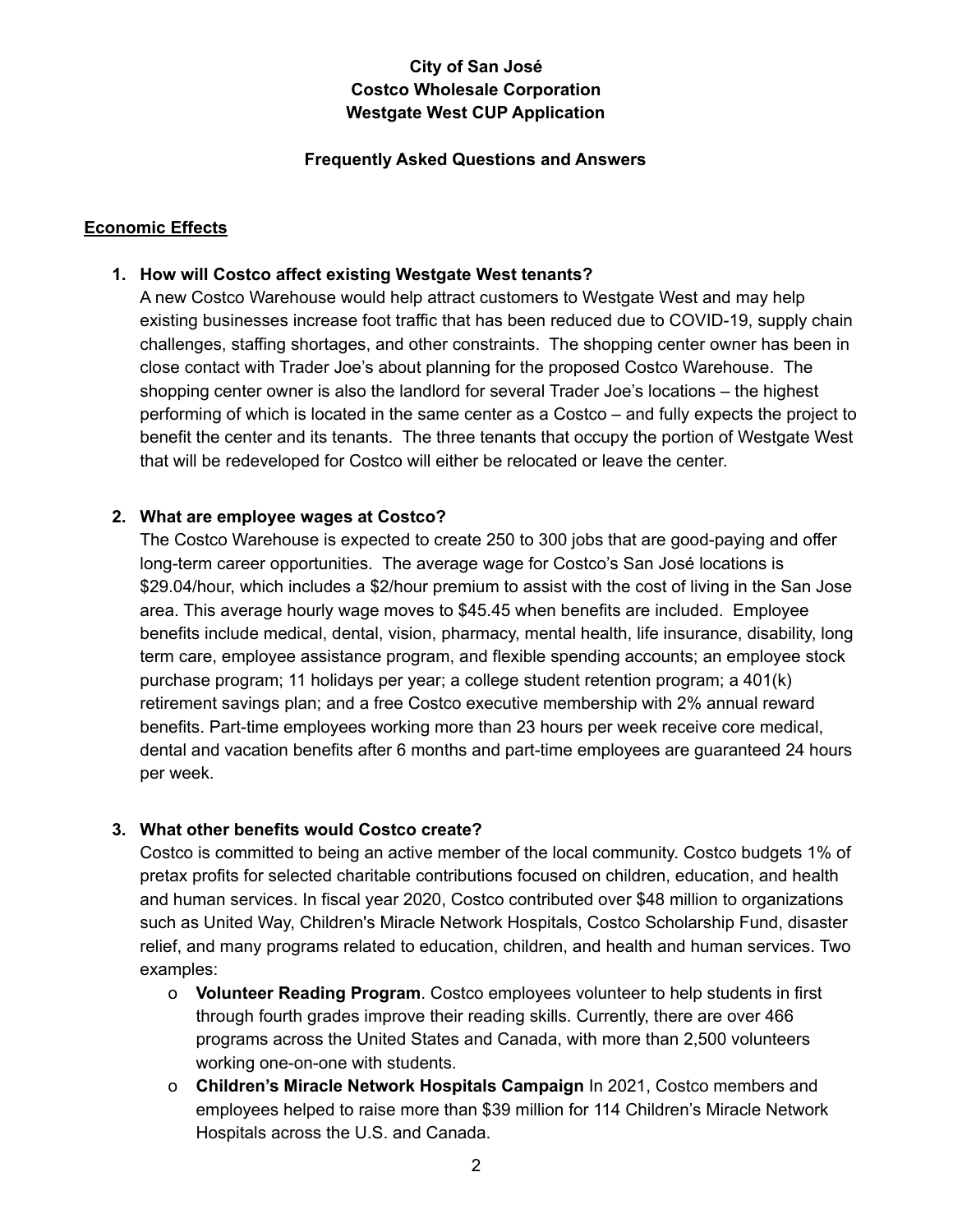#### **Frequently Asked Questions and Answers**

In addition, a Costco Warehouse curbs retail leakage and generates significant sales tax revenue that benefits the entire community.

### **Environmental Review**

### **1. What type of environmental study will be done for the Project?**

An Environmental Impact Report (EIR) is being prepared for the project. Under the California Environmental Quality Act (CEQA), an EIR is the most in-depth and comprehensive level of environmental study required, and the resulting analysis will provide the public and the City staff and decision-makers detailed information about the project's potential significant environmental effects..

# **2. What topics will the EIR address?**

The EIR will include a comprehensive analysis of the project's environmental effects. The City is overseeing the preparation of technical studies regarding transportation, circulation, noise, and lighting, each of which will inform the EIR's analysis and ultimately be factored into the design of the project.

# **3. Will the EIR account for other projects in the area?**

Yes. CEQA requires the EIR to consider the effects not just of this project, but of all other reasonably foreseeable projects in the area. Nearby proposed projects in San José and Saratoga will be included in the analysis to provide information about the cumulative effects of development in the area. Among others, the EIR will include the proposed 1312 El Paseo and 1777 Saratoga Avenue Mixed-Use Village projects.

# **Public Engagement and Project Review Process**

**1. What are the opportunities for members of the public and other jurisdictions to comment on the proposal?**

The City maintains a project website [\(available](https://www.sanjoseca.gov/your-government/departments-offices/planning-building-code-enforcement/planning-division/projects-of-high-interest/costco-westgate-west-5287-prospect-road) here) that provides the project planner's contact information and lists information about upcoming public meetings. Staff is available to receive and respond to comments and questions throughout the review process. In addition, members of the public and neighboring jurisdictions were invited to participate in the EIR scoping meeting to identify topics for further study. Going forward, all participants will receive notice when the Draft EIR is released, and the City will accept comments throughout the review period. After the City responds to all comments received and completes the EIR, the project will be reviewed at public hearings by the Planning Commission and the City Council, where participation by the public and other jurisdictions is encouraged.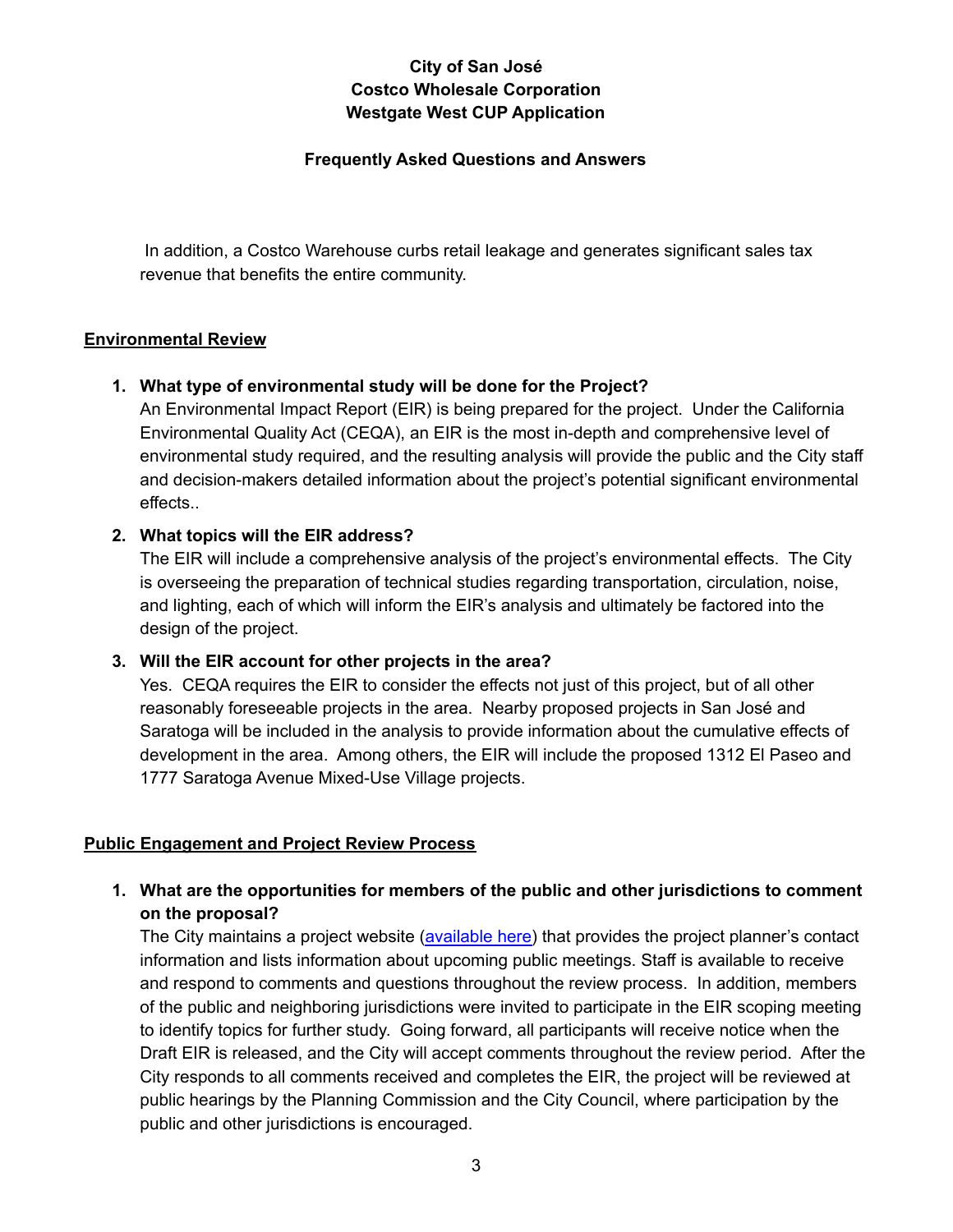#### **Frequently Asked Questions and Answers**

### **2. When will the City take action on the Project?**

The City is currently working to prepare the EIR and supporting technical studies for the project. The Draft EIR is expected to be released later this year, and the City would hold hearings to review and act on the project late in 2022 or in 2023.

**3. How can the public review Project plans and technical studies?** Information regarding the environmental review process and documents for public review are available from the City's Active EIRs website [\(available](https://www.sanjoseca.gov/your-government/departments/planning-building-code-enforcement/planning-division/environmental-planning/environmental-review/active-eirs) here).

### **Circulation and Parking**

### **1. How will members and delivery vehicles access the Project Site?**

The Westgate West shopping center can be accessed today from Lawrence Expressway, Prospect Road, Saratoga Avenue (via the adjacent West Valley shopping center), and Graves Avenue. Costco envisions that all of these roads would continue to provide access to the site when the Costco Warehouse opens. Farther away from the site, some people (including delivery drivers) may drive on I-280 or SR 85 to get to this part of town. The City is conducting a transportation study that will analyze the effects of Costco's traffic on local streets and will identify any appropriate improvements to roads in the area. In addition, the City will consider the transportation study and the noise analysis being conducted for the EIR to determine whether any changes should be made to the planned site access from Graves Avenue.

## **2. Where will people park?**

The project includes 689 parking spaces for Costco, including a rooftop parking deck on the top of the Costco Warehouse. Costco has successfully used this rooftop parking design scheme in half a dozen countries across the world, but Westgate West in San José will be the first location in the United States to use this approach. The project plans include accessible parking stalls, which will be located at ground level closest to the entrance of the Costco Warehouse, and will comply with City requirements for bicycle parking and storage on-site.

#### **3. What features will be provided to address pedestrian and cyclist safety?**

The City's Transportation Analysis Handbook establishes the topics and issues that should be analyzed in a transportation study. The handbook includes requirements to study the effects of any proposed development, including effects on traffic, on bicycle infrastructure and pedestrian access and activity, and the overall safety of all roadway users. The transportation study the City is conducting for the Costco Warehouse project will include these types of analyses. In addition, the pedestrian and bicycle path along Lawrence Expressway will be maintained to allow safe pedestrian and cyclist access along the perimeter of the shopping center.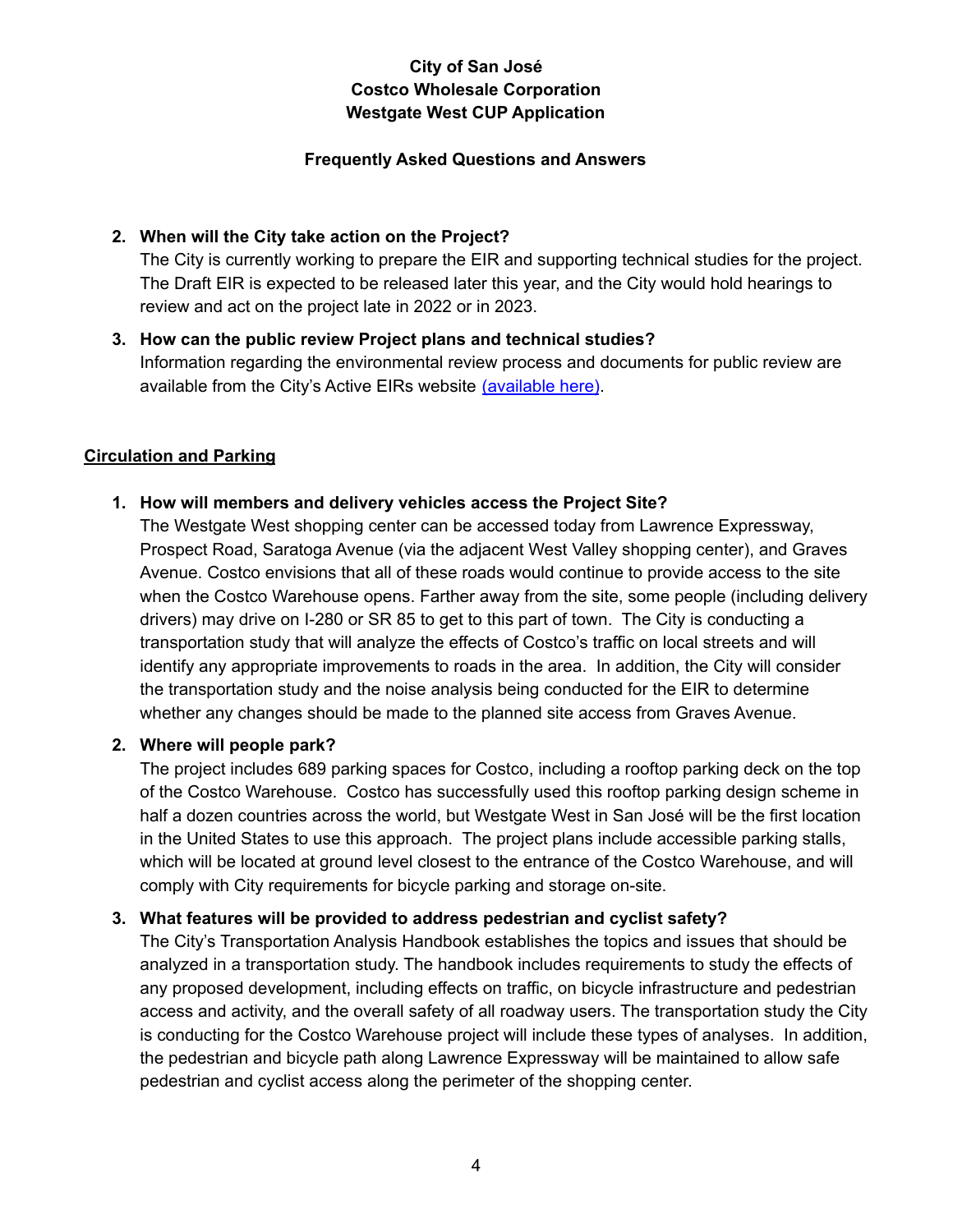#### **Frequently Asked Questions and Answers**

## **4. How will the City conduct its transportation analysis of the project?**

The City has worked with transportation engineers to identify the scope of the transportation study to ensure that it covers transportation systems likely to be affected by the project and that it includes information about other proposed projects nearby. The transportation study for Costco will be based on hard data, including trip counts collected at other Costco Warehouses and traffic measurements taken from the surrounding area. In addition, the transportation consultant team has conducted preliminary field reviews to observe general circulation near the shopping center and at site access points, which work will continue as the transportation study is developed.

### **Operations**

- **1. How have Costco Warehouses in similar neighborhoods been designed to perform?** Costco Warehouses are designed to be safe, secure, and good neighbors. Costco works with employees and contractors to monitor safety conditions, collect and retrieve shopping carts, and reduce impacts from light and noise on site. Costco has a long track record of successfully designing and operating Warehouses near schools and residences. More than one dozen Costco Warehouse locations in California – including in La Habra, Rohnert Park, Almaden, and San Leandro – are located near a school, residences, or both.
- **2. How will the Costco affect parking elsewhere in Westgate West and the vicinity?** The project will result in a net increase in parking spaces within the Westgate West shopping center to ensure adequate on-site parking to meet the demand for all of the businesses in the center. In addition, parking near the existing Trader Joe's will be reconfigured to create additional on-site parking opportunities. Efforts will be taken to ensure that Westgate West shoppers do not park off site or in the surrounding neighborhood.

#### **3. How and when will deliveries occur?**

The proposed Warehouse design includes a receiving dock oriented to the south of the project site, allowing the Warehouse to act as a noise buffer minimizing the amount of noise that can be heard from residential areas outside the shopping center. Costco anticipates an average of 10 larger depot trucks from its Northern California distribution center and up to 15 smaller trucks from local and regional vendors would make deliveries daily. Receiving times can range from 2:00 a.m. to 1:00 p.m., with the majority of deliveries being complete before the Warehouse opens to the public at 9:00 a.m. Further refinements to delivery and receiving operations will be considered based on the results of the transportation and noise studies and in response to comments Costco has received from City staff and the public so far.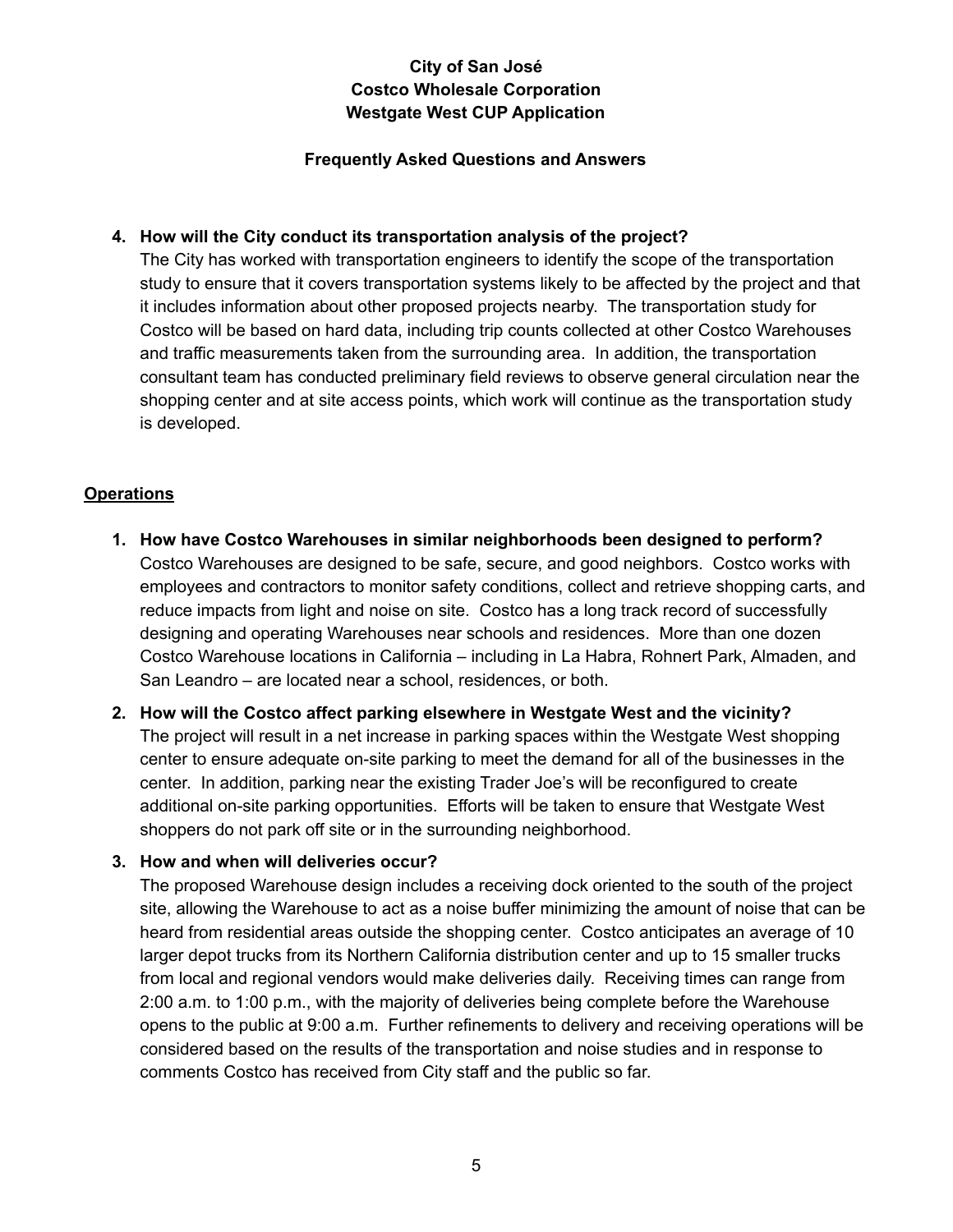#### **Frequently Asked Questions and Answers**

## **Site Design**

### **1. How will members access the rooftop parking?**

The project proposes a moving walkway – sometimes called a "travelator" – to provide assisted pedestrian and cart access to the rooftop parking. The project also includes three elevators to accommodate members and shopping carts.

### **2. How will the Project minimize effects from lighting and noise?**

Project lighting is being designed with full cutoff light fixtures to avoid offsite glare and light pollution. To minimize the amount of noise that can be heard from outside the shopping center, the receiving dock is oriented to the south of the site away from residences, allowing the Warehouse to act as a noise buffer, and the tire center is located on the west side of the building. The EIR will include a light and glare analysis as well as a noise analysis to study and reduce impacts from the Warehouse.

#### **3. What sustainability features will the Project include?**

Costco has a sustainability commitment that is detailed on our website [here](https://www.costco.com/sustainability-introduction.html#sustainability-overview) and includes a Climate Action Plan [here.](https://www.costco.com/sustainability-climate-action-plan.html#introduction) As of January 2022, our reduction commitments are as follows:

- Accelerate the phase-out of Hydrofluorocarbons (HFCs) and increase our investment in refrigeration retrofits to reduce refrigerant emission Global Warming Potential (GWP) by 30% by 2030 as compared to our 2020 baseline. (Scope 1)
- Increase purchased renewable electricity in our global operations from 15.8% in 2021 to 30% by 2025; 60% by 2030; and 100% in global operations by 2035. (Scope 2)

Between these two actions we are committing to an annual 2% per year reduction target for Scope 1 and 2 global CO2e emissions and estimate we can reduce cumulative Scope 1 and 2 CO2e emission 20% by 2030 and 45% by 2035 from a 2020 base year.

Additionally, the Westgate West Costo project will be enrolled in San José's clean energy program, Green Source. Some highlights of Costco's practices for new construction that help conserve energy and other natural resources and are expected to be used in connection with the development of the Westgate West Costco include the use of new and renewable building materials typically extracted and manufactured locally; pre-manufactured wall panels using 100% recycled steel materials and insulation carrying a higher R-Value and greater solar reflectivity; plant material that is primarily climate adapted and will use minimal water; high-efficiency restroom fixtures that can achieve a 40% decrease and water savings over U.S. standards; and advanced and highly efficient HVAC systems, and overall project energy management system.